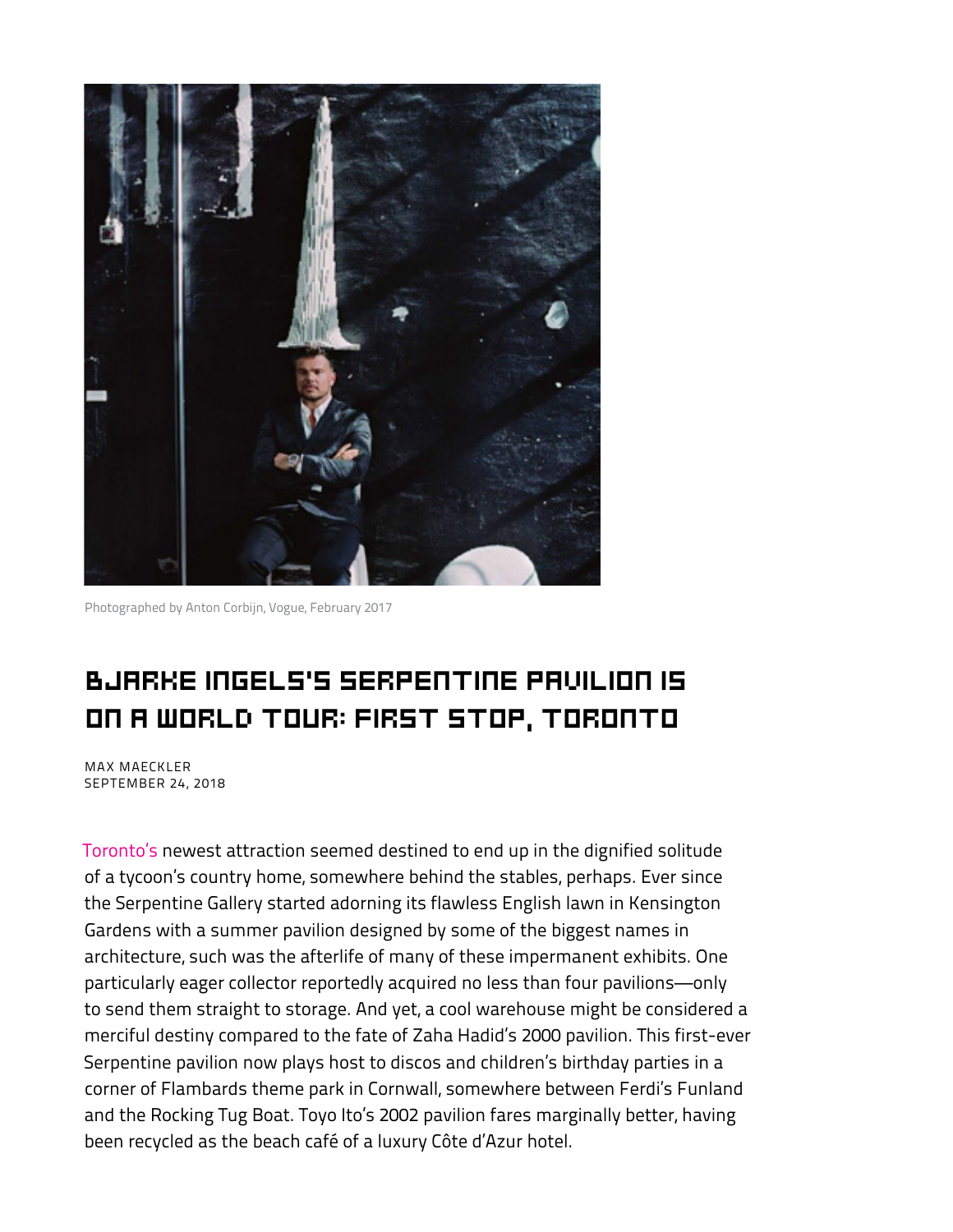When Danish star achitect [Bjarke Ingels,](https://www.vogue.com/article/bjarke-ingels-group-danish-architect-big) responsible for Burning Man's popular ORB and the new Google [headquarters, got the call from the Serpentine Galle](https://www.vogue.com/article/bjarke-ingels-group-danish-architect-big)ry two years ago, he intended to give his pavilion a different afterlife. Ian Gillespie, founder of Westbank, a renowned Canadian development firm and the project's patron, came up with the idea of sending the structure "on the road" following its initial run at Kensington Gardens. "And so," says Ingels, "we designed it knowing it would have a traveling life." The first destination on this worldspanning tour is the bustling Fashion District in Toronto, where it opened last week in a festive ceremony hosted by Westbank and attended by the architect, as well as a few hundred illustrious Torontonians. Further stops are envisaged in Vancouver, New York, and Shanghai.



A lateral view of Ingels's pavilion, shimmering like a disco ball. Photo: Courtesy of Derek Shapton

Ingels's resurrected Serpentine Pavilion is located at 533 King Street West, just a short stroll away from paramous and the station (which—incidentally—plays and the bit like an enormous, included season. host to Louis Vuitton's [Time Capsule](https://eu.louisvuitton.com/eng-e1/articles/time-capsule-toronto) exhibition until the end of September). When you enter the grounds from King Street, the pavilion looks a bit like an enormous, gracefully curved seashell, inviting you to explore its cavernous interior. But first, take a walk around the soaring structure to experience how, depending on the angle, its appearance shifts mesmerizingly from fragile to robust, solid to transparent. 1800 prefabricated fiberglass frames (manufactured by a Danish company that normally produces blades for wind turbines) are stacked to form, what Ingels half-jokingly describes as "a giant piece of furniture." It's an elegantly undulating shelf of outsized proportions, that can be disassembled and sent around the world. For the pavilion's Toronto outing, the positioning of the modules had to be slightly adjusted, to account you to explore its cavernous interior. But first, take a walk around the

for the possibility of snow weighing down on it, whichdespite England's reputation for disagreeable weather hadn't been a concern in London.

In the past, Bjarke Ingels has professed to not having a style—the notion itself he likens to a self-limiting "straightjacket." When I suggest that ziggurat-like elements and sloping façades seem to be a recurring theme in his designs, including the pavilion, he concedes a tendency towards mountainous architecture. These forms, he reasons, might just have a greater quality than more conventional buildings, which he describes as "variations of an extruded rectangle." They also allow for terraces and gardens.



A nocturnal stroll through BIG's pavilion. Photo: Courtesy of Justin Wu

For an illustration of this idea, venture inside the pavilion for 'Unzipped," an exhibition highlighting a few of Bjarke Ingels Group's (BIG) projects. Perhaps most striking is a plan for Toronto's King Street, a building<br>Israeli architect Moshe Safadie Safadie Safadie's Moshe Safadie Ingels designed for Westbank, to be realized in the very location of the pavilion. Inspired by Israeli architect Moshe Safdie's groundbreaking apartment compound Habitat 67 in Montreal, Ingels came up with what are essentially four<br>. terraced "mountains" surrounding a dramatic courtyard. A magnificent design, it successfully integrates the existing red brick buildings on the plot and promises welcome